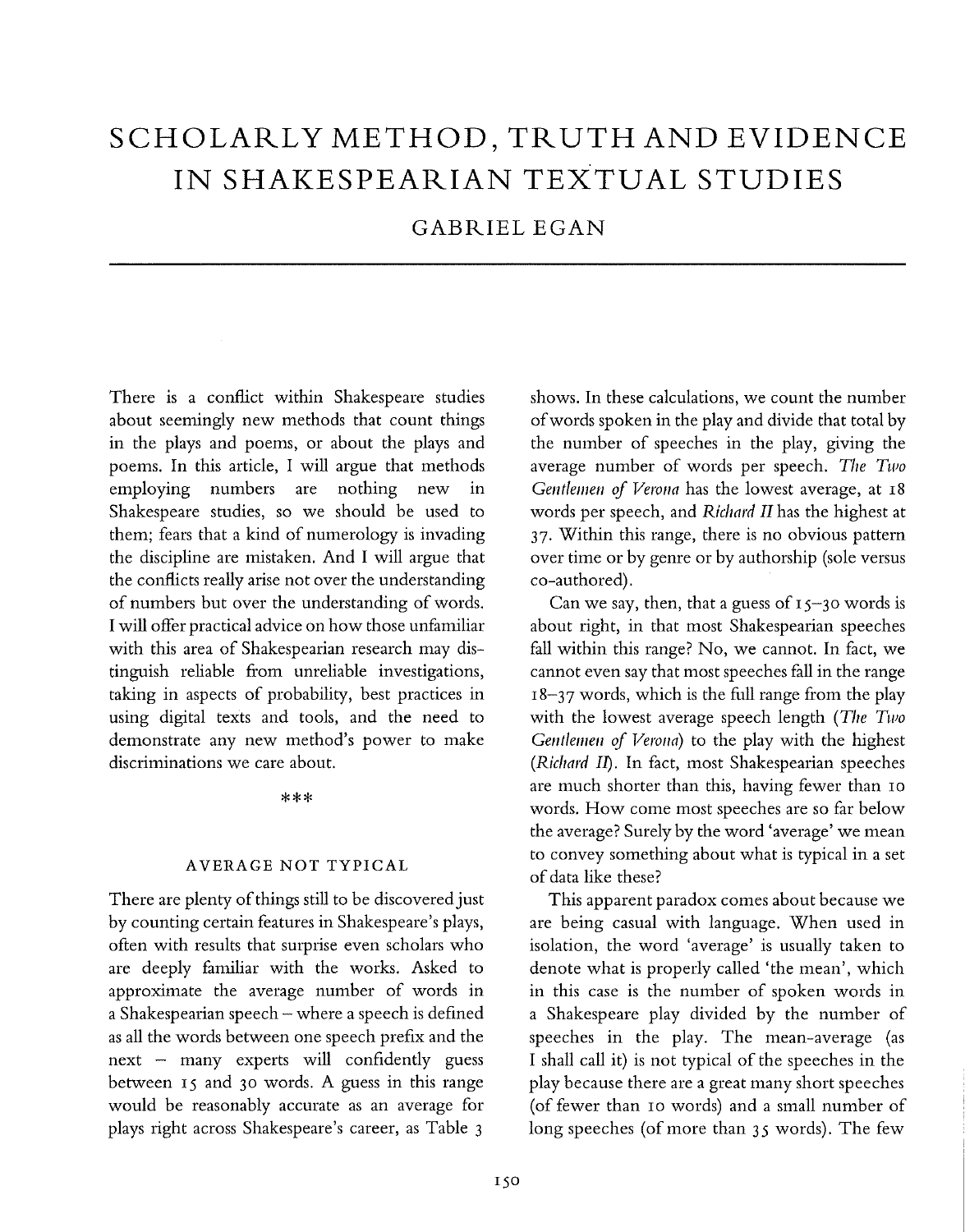| Table 3 Mean-average Lengths (in Words) of Speeches |  |  |
|-----------------------------------------------------|--|--|
| in Shakespeare's Plays                              |  |  |

| Play           | Mean         | Play                | Mean           |
|----------------|--------------|---------------------|----------------|
| Two Gentlemen  | 18 (lowest)  | Caesar              | 22             |
| Shrew          | 22           | As You Like It      | 25             |
| 2 Henry VI     | 28           | Hamlet              | 23             |
| 3 Henry VI     | 26           | Twelfth Night       | 20             |
| Titus          | 32           | Troilus             | 22             |
| Richard III    | 24           | Measure             | 22             |
| Errors         | 23           | Othello             | 2I             |
| Love's Labours | 19           | All's Well          | 23             |
| Lost           |              |                     |                |
| Richard II     | 37 (highest) | Timon               | 20             |
| Romeo          | 26           | Macbeth             | 22             |
| Midsummer      | 30           | Antony              | 19             |
| King John      | 36           | Pericles            | 32             |
| Merchant       | 30           | Coriolanus          | 23             |
| 1 Henry IV     | 30           | Winter's Tale       | 3 <sup>2</sup> |
| Merry Wives    | 19           | Lear Q              | 28             |
| $2$ Henry IV   | 27           | Lear F              | 22             |
| Much Ado       | 20           | $C$ <i>ymbeline</i> | 28             |
| Henry $V$      | 32           | Tempest             | 23             |
|                |              | Two Noble           | 26             |
|                |              | Kinsmen             |                |
|                |              | Henry VIII          | 3 <sub>1</sub> |

long speeches have an effect on the mean-average that is disproportionate to how rare they are. The same phenomenon happens with data for household wealth: in a mean-average calculation, the stratospheric wealth of a tiny minority of individuals  $-$  the Bill Gateses and Warren Buffets  $-$  is effectively spread amongst everyone and drags the result higher than it would be if we confined ourselves to typical people. So too with speeches: the few exceptionally long ones make the meanaverage higher than that of a typical speech. A second kind of imprecision is that I did not indicate what I mean by a 'word': does 'Never, never, never, never, never' count as one word or five? Being precise, we should say that this speech is five 'word tokens' but only one 'word type', and here we are concerned with tokens.

For data such as speech lengths and wealth, the mean-average is unrepresentative of the typical case.

There are two other kinds of average that are designed to capture representativeness: the median-average and the mode-average. The median-average is the typical value in the sense that if we place all the speeches in order oflength, from lowest to highest, it is the length of the speech in the middle of that ordered list. For wealth, the median-average is the value chosen so that half of all households have less than that amount of wealth and half have more. For speeches, the medianaverage is the length chosen so that half of all speeches are shorter than this and half are longer.

The mode-average captures typicalness by putting the data into ranked categories, so that, for example, we count how many one-word speeches there are, how many two-word speeches, how many threeword speeches, and so on until we have counted all the speeches. Then we see how many speeches we have in each category, and the mode-average is the category that contains the greatest number of them. Figure 20 shows the results for *Hamlet*, and in its general shape it is typical of all Shakespeare's plays: there are few one- or two-word speeches, a lot of speeches a little longer than that (giving a peak on the left side of the graph), and a long tail to the right showing small and diminishing numbers for the longest lengths of speech. With *Hamlet,* it is clear that there are more four-word speeches than speeches of any other length, so four is the mode-average.

Table 4 shows the mode-average for all Shakespeare's plays in chronological order, and in it a startling pattern is obvious. Where the meanaverage data had no discernible pattern, the modeaverage data show that the speech-length most favoured by Shakespeare was about 9 words up to around I 599, and then suddenly it dropped to about 4 words, and stayed that way for the rest of his career. These numbers are my counts made in independent replication of the results reported by Hartmut Ilsemann who made this amazing discovery;<sup>1</sup> there will be more to say on replication of others' results shortly.

<sup>&#</sup>x27; Hartmut Ilsemann, 'Some statistical observations on speech lengths in Shakespeare's plays', *Shakespeare Jahrbuch* 141  $(2005), 158-68,$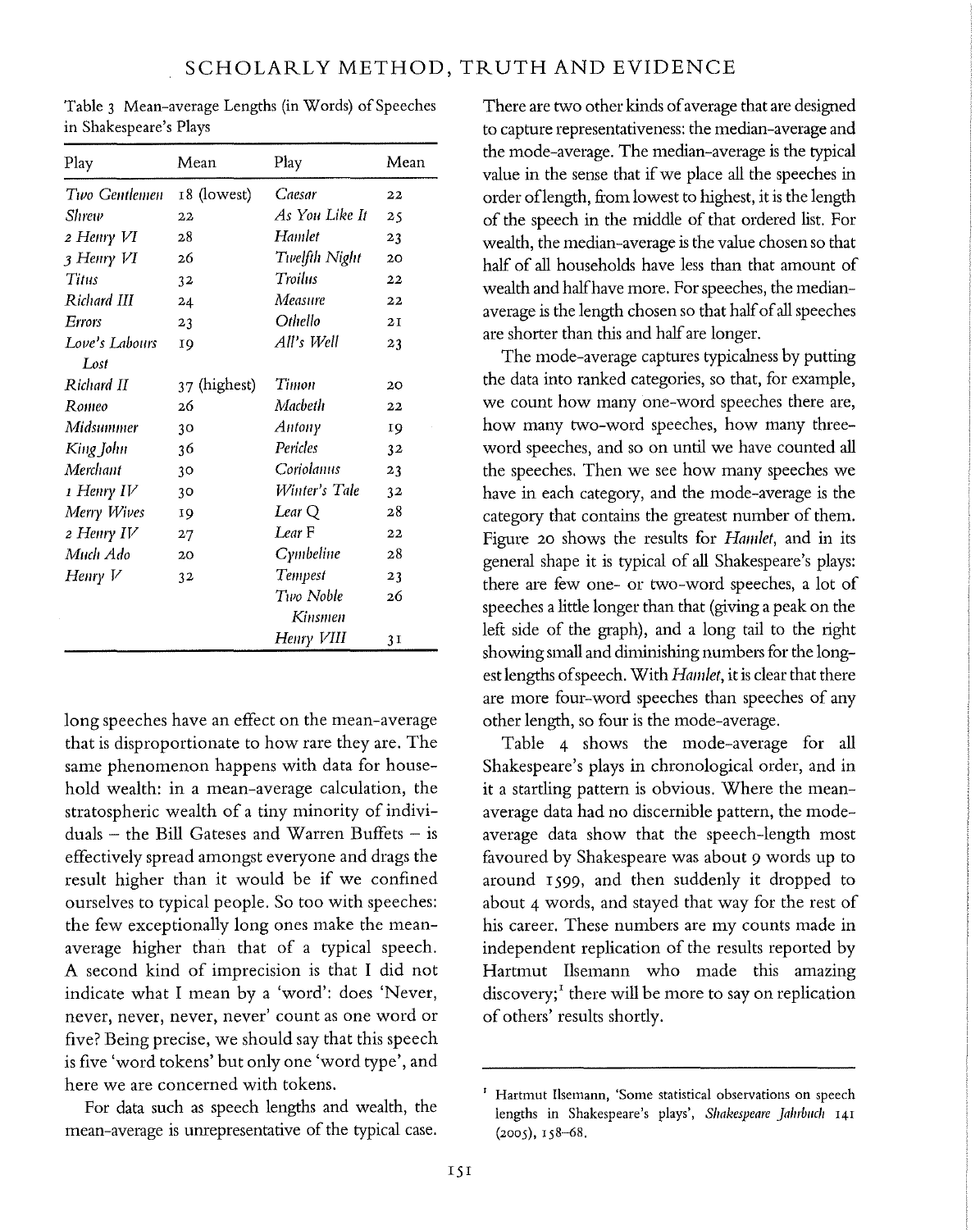| Play           | Mode           | Play                | Mode           |
|----------------|----------------|---------------------|----------------|
| Two Gentlemen  | 8              | Caesar              | 4              |
| Shrew          | 9              | As You Like It      | $5=9$          |
| 2 Henry VI     | 9              | Hamlet              | 4              |
| $3$ Henry $VI$ | 9              | Twelfth Night       | 4              |
| Titus          | 9              | Troilus             | 4              |
| Richard III    | 8              | Measure             | 4              |
| Errors         | 9              | Othello             | 4              |
| Love's Labours | 9              | All's Well          | $\overline{4}$ |
| Lost           |                |                     |                |
| Richard II     | 9              | Timon               | $\overline{4}$ |
| Romeo          | 9              | Macbeth             | 4              |
| Midsummer      | 9              | Antony              | 4              |
| King John      | $8 = Q$        | Pericles            | 6              |
| Merchant       | $7 = 9$        | Coriolanus          | 4              |
| 1 Henry IV     | 9              | Winter's Tale       | 4              |
| Merry Wives    | 8              | Lear Q              | б              |
| 2 Henry IV     | 6              | Lear F              | 4              |
| Mudi Ado       | 9              | $C$ <i>ymbeline</i> | 4              |
| Henry V        | $\overline{4}$ | Tempest             | 4              |
|                |                | Two Noble           | 4              |
|                |                | Kinsmen             |                |
|                |                | Henry VIII          | $3 = 4$        |

Table 4 Mode-average Lengths (in Words) of Speeches in Shakespeare's Plays

What happened in 1599? 'The obvious reason', wrote Ilsemann about this pattern he discovered, 'must be the opening of the Globe Theatre in the same year. The first assumption that comes to mind is the spatial dimension of the stage, which would have prompted a shift from monological to dialogical action, and included a higher speed.<sup>2</sup> But as Ilsemann acknowledged, the stage of the company's previous home, the Theatre in Shoreditch, was probably about the same size and shape as the new one at the Globe, so he wondered whether moving to the Globe changed Shakespeare's style because previously 'the playwright had to produce texts to be performed at various localities'.<sup>3</sup> But this idea is also difficult to reconcile with the theatre-historical evidence. As Alan Somerset showed, Shakespeare's company toured more often and more widely in the 1600s than they did in the  $1590s$ ,<sup>4</sup> so the need to produce plays to be performed in various locations

increased rather than decreased after the move to the Globe. The move to the Globe is the most prominent change in Shakespeare's professional career around 1599, but it is not clear how it might have caused him to prefer shorter speeches.

For our purposes in an article about method, we may leave this puzzle unsolved and pursue the question of just how Somerset came up with his surprising claim about an increase in touring when Shakespeare's men became the King's Men. He counted the evidence. G. E. Bentley's *The Profession of Player in Shakespeare's Time, 1590-1642* (1984) suggested that playing companies on tour were routinely denied permission to play (four times out of five), $<sup>5</sup>$  but by making his own counts</sup> from a wider survey of evidence, Somerset came to the opposite conclusion: nineteen times out of twenty they were allowed to play. $6$  Correcting Bentley's counts of various phenomena has become something of a cottage industry in Shakespeare studies. In The Profession of Dramatist in Shakespeare's *Time, 1590-1642* (1971), Bentley claimed that about half of all plays ofShakespeare's time were collaboratively written.7 In a Ph.D. awarded in 2017, Paul Brown cited Helen Hirschfeld, Gordon McMullan, Philip C. McGuire, A. R. Braunmuller and Brian Vickers all repeating this claim from Bentley's book, but from his own counting and using our best knowledge of who wrote what, Brown found that in fact only about a quarter, not a half, of all plays were collaboratively written.<sup>8</sup>

Historians of the book count things too. Lukas Erne's *Shakespeare and the Book Trade* (2013) put

<sup>2</sup> Ilsemann, 'Some statistical observations', p. 162.

<sup>3</sup> Ilsemann, 'Some statistical observations', p. 163.

<sup>4</sup> Alan Somerset, "'How chances it they travel?": provincial touring, playing places, and the King's Men', *Shakespeare S111vey 47* (Cambridge, 1994), 45-60; p. 53. 5 Gerald Eades Bentley, *T/Ie Professio11* ef *Player* i11 *Shakespeare's* 

*Ti111e, 1590--1642* (Princeton, NJ, r984), pp. 177-84.

<sup>&</sup>lt;sup>6</sup> Somerset, "How chances it they travel?", p. 50.

<sup>&</sup>lt;sup>7</sup> Gerald Eades Bentley, *The Profession of Dramatist in Shakespeare's Time*, 1590-1642 (Princeton, NJ, 1971), p. 199.

<sup>&</sup>lt;sup>8</sup> Paul Brown, 'Early modern theatre people and their social networks' (unpublished doctoral thesis, De Montfort University, 20r7), pp. r70-84.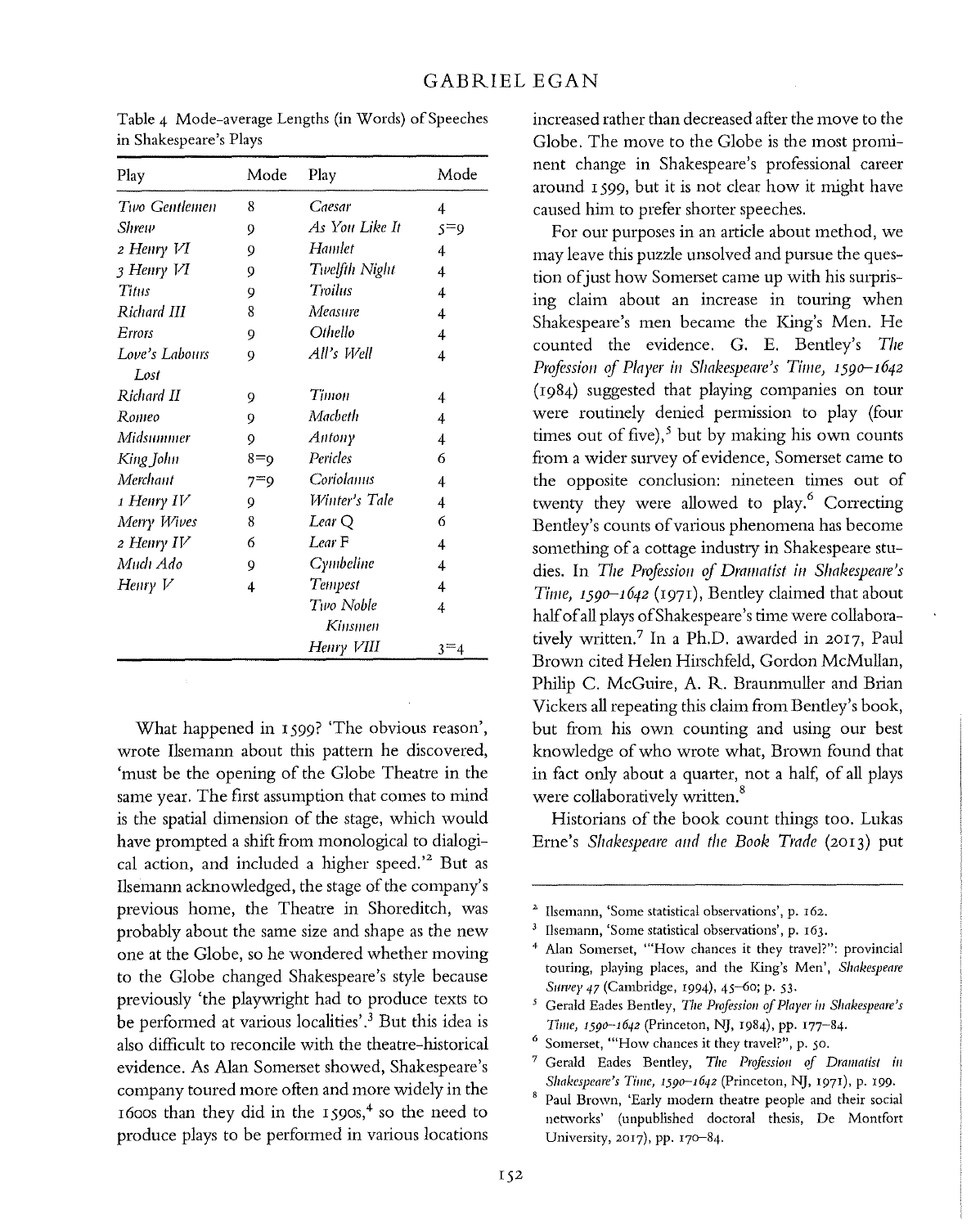### SCHOLARLY METHOD, TRUTH AND EVIDENCE



20 Length (in words) of a speech in *Hamlet.* 

beyond doubt his claim that Shakespeare was by far the most successful writer of printed plays of his time, and for decades afterwards.<sup>9</sup> But there is no new primary evidence in Erne's book: He had the brilliant idea of counting the existing primary evidence, which any previous investigator could have counted but nobody actually did. That is, Erne turned existing data into new knowledge. Just how to count things can be a point of contention, of course. Does the 1623 Folio count as one edition of Shakespeare or thirty-six editions? Erne's counts have the significant merit of not being idiosyncratic, since he tallied editions the same way that Alan Farmer and Zachary Lesser did in their articles in *Shakespeare Quarterly* in 2005, showing that, contrary to Peter W. M. Blayney's influential claim, printed plays were an important and lucrative part of the early publishing industry.<sup>10</sup>

Counting things is nothing new in Shakespeare studies: theatre and book historians have been doing it for decades. Why then are the new computationalstylistics methods so widely reviled by some people? There seems to be a strict limit on the kinds of numerical operations some Shakespearians will countenance. Addition, subtraction, multiplication and division raise no hackles. Erne's book uses the word 'average' twenty-eight times in the first fifty-five pages - a mean-average of more than one every two

pages – but he never uses the words 'mean' or 'median' or 'mode'. Farmer and Lesser deployed a medianaverage when, for the reason we saw about the shape of a distribution (a left-side hump and a long rightside tail), a mean-average would be misleading, and they took the trouble to school Blayney on the difference between different kinds of average when his critique appeared to misrepresent their work.<sup>11</sup>

#### \*\*\*

#### WORDS, NUMBERS, SYMBOLS

Even the four basic arithmetic operations of addition, subtraction, multiplication and division can

<sup>9</sup> Lukas Erne, *Shakespeare a11d the Book Trade* (Cambridge, 2013).

<sup>&</sup>lt;sup>10</sup> Peter W. M. Blayney, 'The publication of playbooks', in *A Nell' History* ef *Early E11glish Drama,* ed. John D. Cox and David Scott Kastan (New York, 1997), pp. 383-422; Alan B. Farmer and Zachary Lesser, 'The popularity of playbooks revisited', *Shakespeare Quarterly 56 (2005)*, 1-32; Peter W. M. Blayney, 'The alleged popularity of playbooks', *Shakespeare Q11arterly 56* (2005), 33-50; Alan B. Farmer and Zachary Lesser, 'The structures of popularity in the early modern book trade', *Shakespeare Quarterly 56* (2005), 206-13. 11 Farmer and Lesser, 'Popularity', pp. 24-5; 'Structures',

p. 207, n. 7,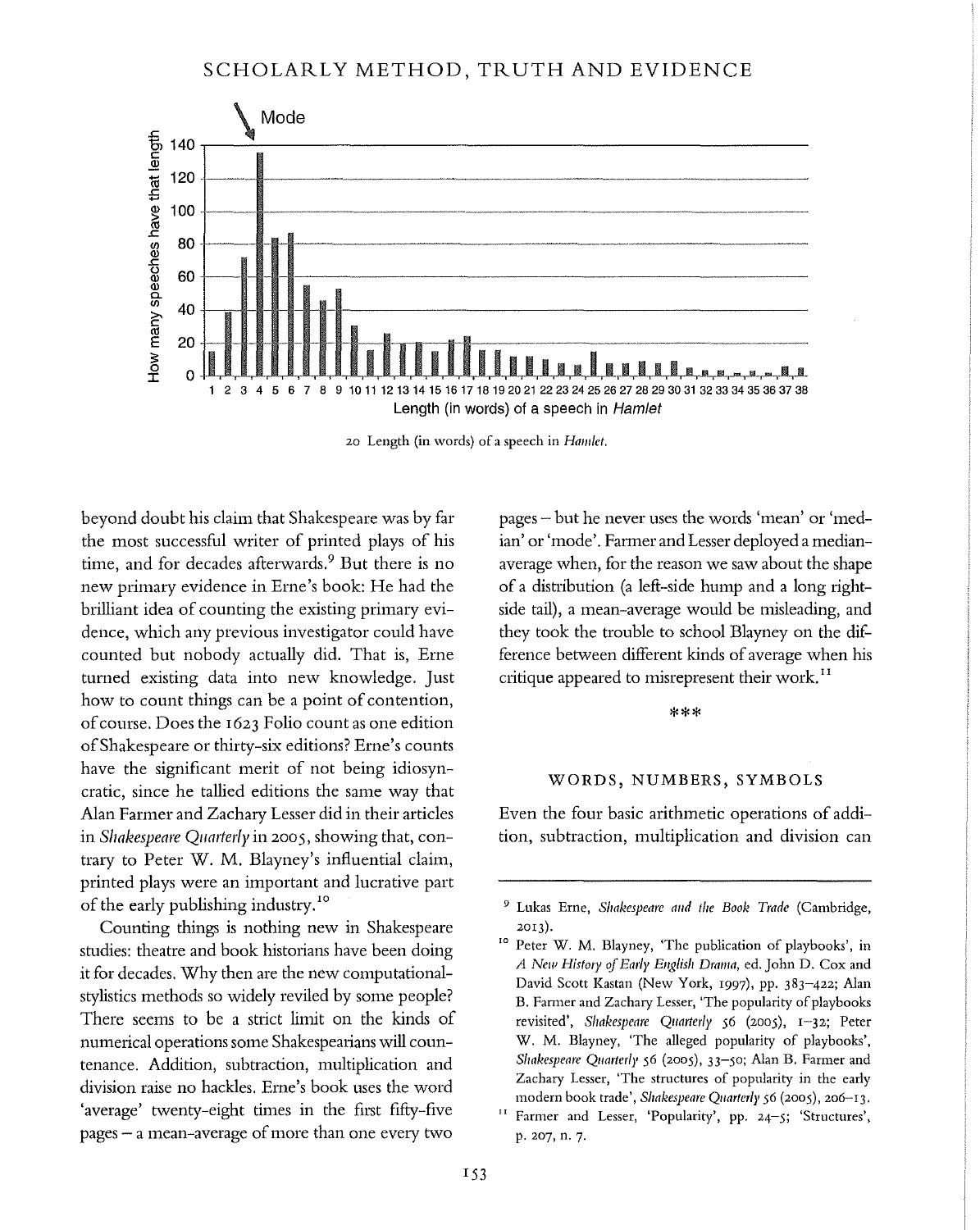trip us up, since - and this is not sufficiently widely recognized - the intricacies in mathematics are at least as much verbal as numerical. In *Shakespeare's Fight with the Pirates* (r9r7), A. W. Pollard observed that, among the early editions of Shakespeare's *Richard* II, the 'second quarto has been found to add about 180 per cent. of new errors to those originally made [in the first edition], so that it is nearly three times as incorrect'.<sup>12</sup> The key word here is 'add'. The Q2 edition added to the errors in the play by adding another r So per cent to the body of errors in Qr. In a recent survey of scholarship on stylometric analysis of early modern drama, Jeffrey Kahan wrote ofPollard's *Shakespeare's Fight 111ith the Pirates* that '[p]erhaps the biggest fantasy in the text is its confident use of statistics. Pollard writes, for example, that there are r 80% more errors in the Qr of *Richard* II than in Q2. He states that this difference amounts to Q2 being "three times as incorrect as Qr". Three times the initial number is not an increase of r8o%; it is an increase of 300%. ' 13There are two errors in this remark by Kahan. The first is that he has Qr and Q2 around the wrong way. That is a venial slip that we can overlook, but we cannot overlook Kahan's inability to make sense of a simple English sentence. Pollard correctly claimed that Q2 added a further r8o% (almost twice as many again) to the stock of errors in Qr, nearly tripling the errors. But Kahan misunderstood Pollard to be claiming that Q2 ended up with 180% of the errors in Q1. There are a great many misreadings and misunderstandings of this kind in Kahan's review, and they arise not because ofKahan's innumeracy but because ofhis illiteracy.

When mathematical notations are used in studies about Shakespeare, this presents an obstacle to readers who cannot remember, or never learnt, what those mathematical symbols denote. The mathematical symbols could be written out longhand as words to convey the same thing, since mathematical notation is merely a shorthand employed by specialists when communicating with one another. In *A Brief History* ef *Time* (r988), Stephen Hawking reported that, in the planning of the work, '[s]omeone told me that each equation I included in the book would halve the sales'.<sup>14</sup> This is a sly joke on Hawking's

part, since that sentence is itself a statement of the principle of exponential decay. If we suppose world sales of 10 million copies - the book's actual world sales in its first twenty years  $-$  then the falling off that would have been caused by each additional equation is given by the value of ro million divided by two raised to the power of the number of equations in the book. On a plot in which the *x* axis shows the number of equations and the *y* axis shows the resulting world sales, Figure 2r depicts the exponential decay expressed in Hawking's sentence. This kind of falling-off governs many things, such as the rate at which unstable atoms undergo radioactive decay and the rate at which hot things get cold. By presenting this equation in words, Hawking exemplified the very procedure he needed to adopt. Mathematics is about language as much as it is about numbers.

Why then do mathematicians use symbolic notations rather than words to convey the expressions and equations they are concerned with? Each discipline is entitled to its own shorthand conventions, of course. Hawking put himself to the trouble of using words in place of symbols because he wanted to convey his ideas to readers beyond his own discipline. Earlier, I quoted and adopted Pollard's use of the notation Qr and Q2 to refer to the first and second quartoformat editions of a play. This notation is convenient for tracing the family trees of publications because, in Shakespeare's time, a subsequent edition of any book was most connnonly printed from the innnediately preceding edition, so that an exemplar of Qr was the printer's copy for Q2, and an exemplar ofQ2 was the printer's copy for Q3, and so on. This convenience justifies experts stretching a point and using this convention even for editions, such as the r595 first edition of *Richard Duke of York* /3 Henry VI, printed not in quarto but in octavo fonnat. E. K. Chambers fully understood this when he published his 'Table of

<sup>&</sup>lt;sup>12</sup> A. W. Pollard, *Shakespeare's Fight with the Pirates and the Problems efthe Tra11s111issio11 of His Text* (London, 1917), p. 7r.

<sup>&</sup>lt;sup>13</sup> Jeffrey Kahan, "'I'll tell you what mine author says": a brief history of stylometrics', *English Literary History* 82 (2015), 815-44; p. 823.

<sup>&</sup>lt;sup>14</sup> Stephen Hawking, *A Brief History of Time: From the Big Bang to Black Holes,* intro. Carl Sagan (London, 1988), p. ix.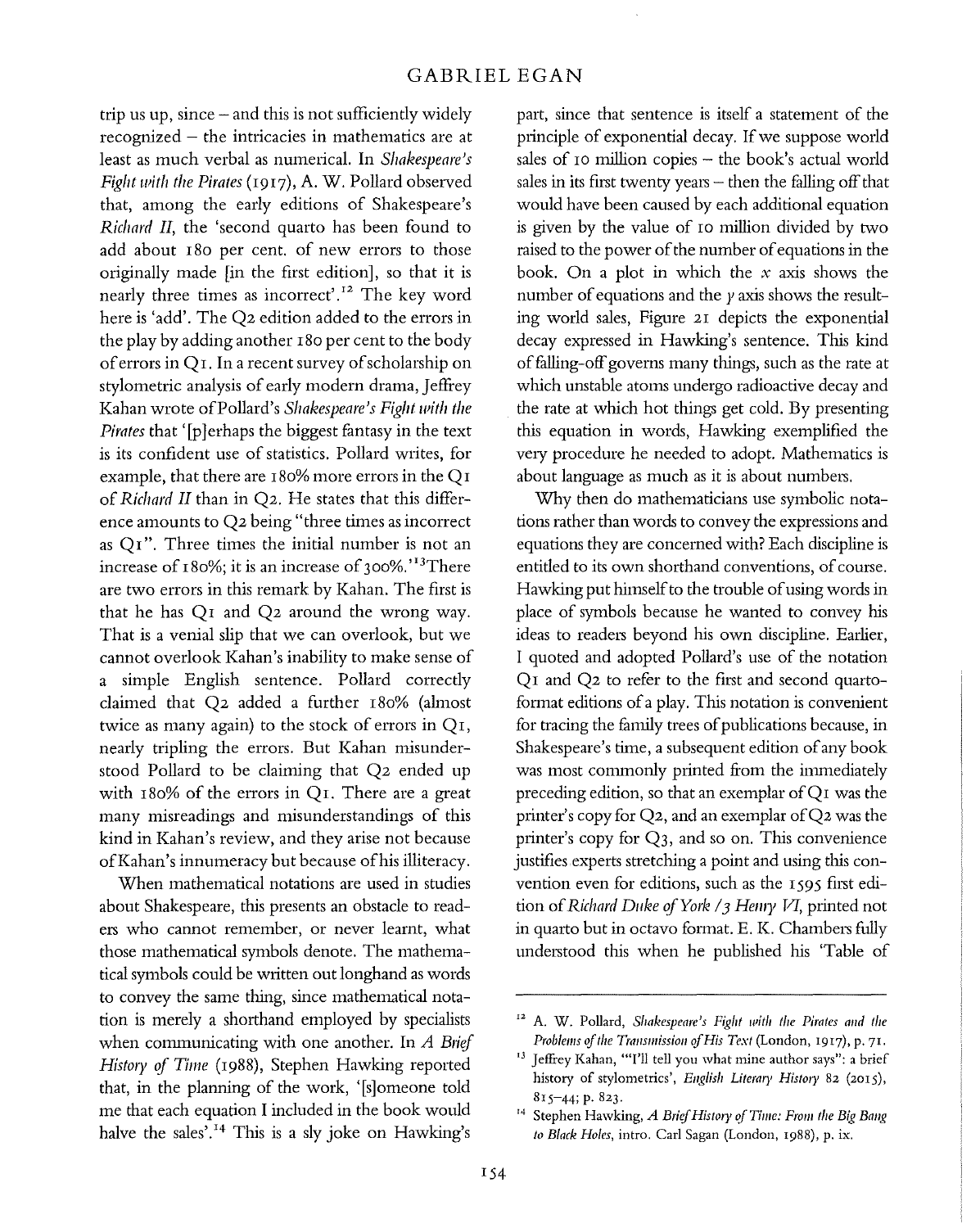

Figure  $2I$  '... each equation I included in the book would halve the sales'.

Quartos', identifying the '3 Hen. VI. Q1' of 1595.<sup>15</sup> Aside from being more concise than words, symbolic notations invoke commonly agreed underlying definitions that need not be repeated each time they are used. Employing  $\bar{x}$  to stand for mean-average and  $\tilde{x}$ to stand for median-average, the mathematician expects the reader to appreciate the difference between these two types of average. That is, the symbolic notation is also a kind of readerly competence check. It is incumbent upon humanists who wish to use mathematical methods without adopting mathematical notations to express in words the differences - as between mean, mode and median - that are implicit in the symbols.

\*\*\*

## WHAT TO LOOK FOR IN STUDIES USING MATHEMATICS

The increasing use of mathematics in Shakespeare studies is creating an unwelcome divide between those who do it and those who think they have trouble understanding it, so I here offer a guide to sceptical reading of studies in computational stylistics. This guide uses just three headings for the kinds of thing that should ring anyone's mental alann bells when reading studies whose mathematics they do not understand: probability, replication and validation.

Probability is the measure of how likely it is an event will occur  $-$  not an event that has occurred but an event that will or might occur. Probability has nothing to say about past events, only future ones. If we read that there is a 1% probability that Thomas Kyd wrote the play *Edward III,* we should be aware that this assertion is nothing like the assertion that there is a 1% probability that Italy is going to leave the European Union. Kyd either did or did not write the play, and in its strict sense probability has nothing to say on such a matter. Yet claims of this type about probability are frequently heard in courtrooms, as when an expert witness testifies that there is a 1% probability that the DNA found at the crime scene belongs to someone other than the accused. The key to making sense of such a claim is understanding what kind of simile it constructs. The idea is that, if we

<sup>&</sup>lt;sup>15</sup> E. K. Chambers, *William Shakespeare: A Study of Facts and Proble111s,* 2 vols. (Oxford, 1930), vol. 2, p. 394.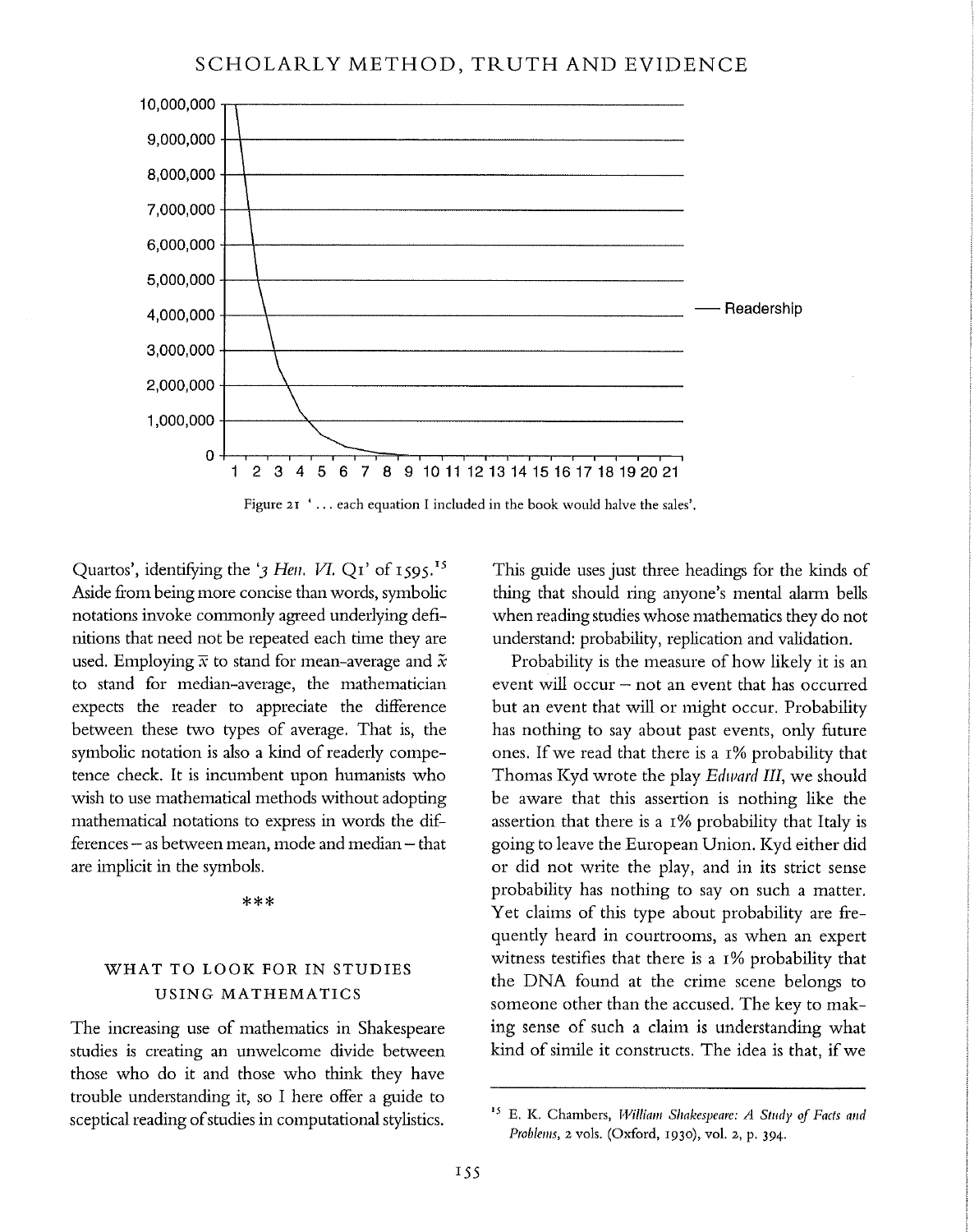had a large number of cases to consider  $-$  say,  $10,000$  cases - then in  $1\%$  of them (100 cases) the DNA evidence that seems so damningly to incriminate the accused would in fact come from someone else.

The proposition that no real effect is being observed in our data is conventionally called the 'null hypothesis', meaning the hypothesis that nothing interesting is going on. We start by assuming that the counting we did to get our data is not measuring anything meaningful at all: the numbers are just random. The key question is: how unusual can our data get before that assumption becomes untenable? How much of a pattern do we need to see before we abandon the null hypothesis and assume that something other than random variation is producing the data we have? To help with this, there are a number of calculations we can make - such as Fisher's exact test, Student's t-test, and the chi-squared test  $-$  that are able to specify just how often unlikely results will come about purely by chance. We feed into these calculations the results of our counting and they will tell us how often we should expect to get those results when the null hypothesis is true and nothing interesting is going on. If the results that we have found will come up by chance only once in a billion years of investigating, then we perhaps should abandon the null hypothesis that nothing interesting is going on and assume instead that something beyond mere chance is driving our results.

Suppose that we have counted the frequency at which a couple of features - verse lines with feminine endings and verse lines that rhyme  $-$  appear in the first two acts of a play (see Table  $\zeta$ ). We do not know who wrote the play, but we have a few candidates in mind. We do not know whether the play was sole-authored or co-written, and we wonder whether the rates of feminine endings and rhyme can at least help us decide that. Looking at the numbers, what strikes us is the asymmetry: Act r seems to have lots of feminine endings and little rhyme, while Act 2 seems to have few feminine endings and lots of rhyme. Our null hypothesis is that there is no real association, no 'contingency', underlying these numbers. That is, our null hypothesis is that the proportions of feminine endings and rhyme do not vary significantly between the rows, do not vary significantly between Act I and Act 2. If the numbers in the two columns vary significantly by row, then we have found a contingency between the columns and the rows - we have found a dependency between the variable 'verse style' and the variable 'division', showing that they are not independent variables but somehow are linked. We will not have established how these variables are linked, only that they are linked.

| Verse Feminine Endings |       |     | Rhyme<br>(% of lines) |
|------------------------|-------|-----|-----------------------|
|                        |       |     |                       |
| Act 1                  | $-31$ | -10 |                       |
| Act $2 \times 7$       |       | 65  |                       |
|                        |       |     |                       |

#### Table 5

Tests such as Fisher's exact test, Student's t-test and the chi-squared test allow us to ask how often we should expect to see these results when the null hypothesis is true. That is, if there is no underlying dependency influencing the numbers, just chance variation, how rare is this asymmetry we find in the numbers? These tests are widely misused, and the first common mistake  $-$  aside from neglecting to mention the null hypothesis at  $all - is choosing an improper$ null hypothesis, such as 'Act r and Act 2 are by the same author.' These tests have no power to comment on such a hypothesis because it contains a set of additional assumptions that we have no information about, such as the assumption that writers are consistent in their rates of feminine endings and rhyme. There may be any number of reasons other than authorship that explain Act r and Act 2 being so asymmetrical regarding these features. Maybe Act r consists ahnost entirely of verse dialogue (giving opportunities for feminine endings) and no songs (which tend to cause rhyme), while Act 2 contains mainly prose dialogue (so few opportunities for feminine endings)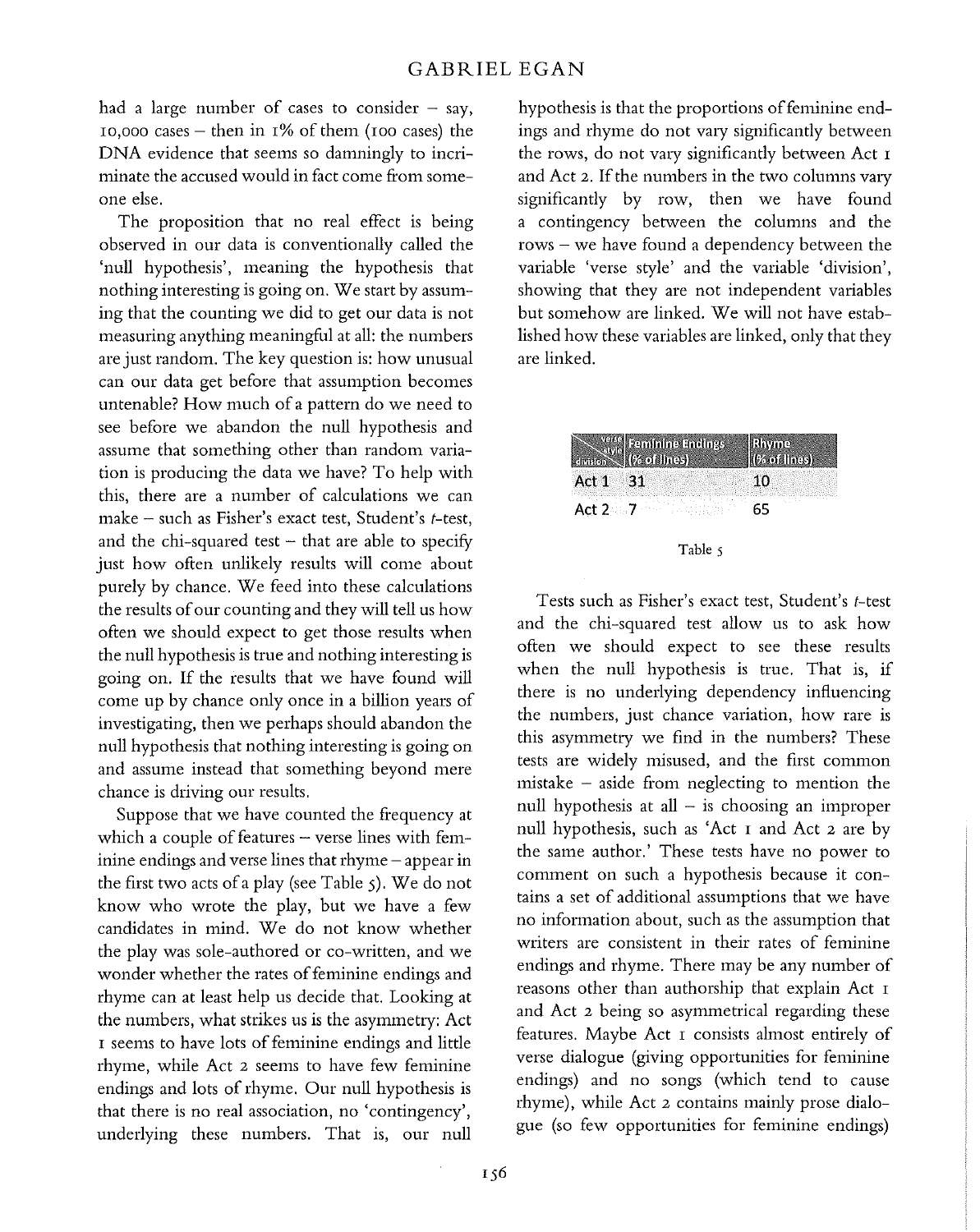and lots of songs (which tend to cause rhyme). Fisher's exact test, Student's *t-test* and the chisquared test have nothing to say on such matters: they can only comment on how often we would get this asymmetry by chance alone when nothing else is driving the difference. These tests may tell us that the asymmetry in our results is rare, tempting us to reject the null hypothesis, but if we chose an improper null hypothesis in the first  $place - such as the null hypothesis that the two$ texts are by the same author  $-$  then we will leap to a false conclusion when we reject it.

The second common error is inverting the meaning of the results of the test, so that instead of telling us how often we would get those results when the null hypothesis is true, the result is assumed to be telling us how likely it is that the null hypothesis is true. This is a logical fallacy. A test that tells us what to expect about the universe if we assume that something (the null hypothesis) is true cannot at the same time also be a comment on whether that something is true. Assuming that the null hypothesis is true is a premise in these tests and cannot also be a conclusion from that premise. It is traditional to reject the null hypothesis when the frequency with which chance would produce our results is low. In social sciences, a traditional cut-off is l-time-in-20 (probability  $p \le 0.05$ , at which point the results are said to be statistically significant. This is the most pernicious of all fallacies. There is nothing magical about a 1-in-20 probability.

Events rarer than 1-in-20 happen all the time. We may take two six-sided dice, one red and one white, and list all the possible outcomes of rolling them at the same time. The list will begin with 'red I, white I' and 'red I, white 2', proceeding through all the combinations up to 'red  $6$ , white  $5'$  and 'red 6, white 6'. Our null hypothesis is that each die is fair in the sense that each of its six faces is equally likely  $-$  one-sixth likely  $-$  to be uppermost after we shake and roll the die. There are 36 possible combinations in all, and we may give each of 36 people I prediction of the outcome before we roll the dice. Each prediction has a  $I$ -in-36 chance of coming

true (in the sense ofbeing the combination we roll), and expressed as a decimal this is about 0.028. That number is much smaller than the  $I$ -in-20 (0.05) probability at which results are traditionally (but falsely) said to become statistically significant.

We roll the dice and  $\bar{1}$  of the 36 predictions we made comes true: someone had the 'winning' combination. Should the person possessing this correct prediction assign statistical significance to its correctness? Should this person conclude that 0.028, 1-in-36, is the likelihood that the null hypothesis is true and therefore, since their 'win' had so low a likelihood of occurring by chance, conclude that the dice are probably loaded? Of course not, in both cases. Before we rolled the dice, it was utterly predictable that an outcome with a 1-in-36 likelihood of happening was about to happen, and it did indeed happen at that likelihood. To take a more extreme example, every week someone wins the United Kingdom's National Lottery at odds of about 1-inro-million. This does not mean that the National Lottery is unfair and the winner must have cheated. It is utterly predictable that somebody will win each week with a ticket that had just a 1-in-ro-million chance of being the winning ticket. This is utterly predictable because ro million tickets are sold each week. A  $p$ -value on its own - no matter how small - tells us nothing without additional information about the wider context in which it emerged. Yet exactly this faulty reasoning disfigures much scholarship in the field of computational stylistics.

This problem with probability is, at ground, one not of mathematics but of words and logic, involving the correct expression in words of a null hypothesis and the correct understanding of the consequences of abandoning it. A brilliant illustration of how tests such as Fisher's exact test and the chi-squared test have been misused in the analysis of First Folio compositor studies appears in Pervez Rizvi's recent article 'The use of spellings for compositor attribution in the First Folio' (2016). 16

<sup>16</sup> Pervez Rizvi, 'The use of spellings for compositor attribution in the First Folio', *Papers* ef *tlte Bibliograpltical Society* ef *America* 110 (2016), 1-53.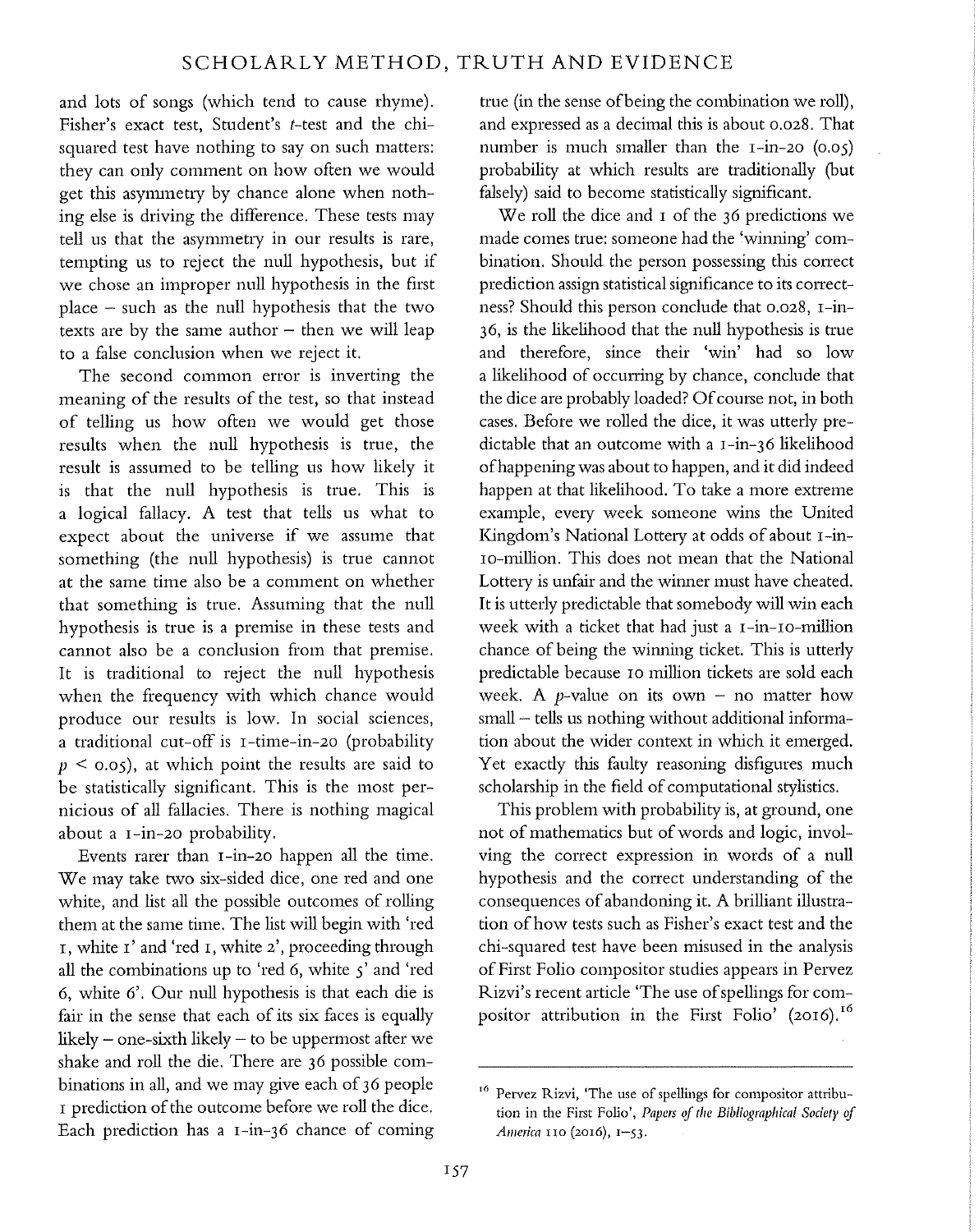Arguing *reductio ad absurdum*, Rizvi was able repeatedly to show that the standard statistical tests that have been used in compositor identification would attribute significance to the differences in spellings between divisions of the text that he made entirely at random. This article is the reason that the *New Oxford Shakespeare* (2016-17) does not rely on compositor identification for the arguments it makes about the early editions of Shakespeare. An illustration of the wider misuse of statistics, and especially the ubiquitous but meaningless  $p < 0.05$ threshold, is given in John P.A. Ioannidis's muchcited article on 'Why most published research findings are false'  $(2005)^{17}$ 

Ioannidis's article takes us to the second consideration in sceptical reading, the problem of replication. It is a basic tenet of science that studies should be replicable: using the same conditions as those described in the experiment, the same or closely similar results should be obtained. Hartmut Ilsemann claimed in 2005 that the mode-average length of Shakespearian speeches suddenly dropped from about *9* words to about 4 around 1599, and because this is a straightforward claim I was able to independently replicate his results using the digital texts of the Oxford Complete Works edition of 1986-7 and three dozen lines of programming code. 18 Ioannidis showed that the replication of results is rarely possible with most scientific publications.

The situation is even worse in our field of Shakespeare studies because often the replication cannot be attempted. The most common reason is that the author relies on a dataset to which no one else has access. In the late 1990s, Donald W. Foster claimed that a database he had constructed called SHAXICON, which mapped Shakespeare's rareword usage by dramatic character and date of composition, 'strongly supported' his belief that Shakespeare wrote the poem 'A funeral elegy for William Peter'.<sup>19</sup> No one has been able to replicate Foster's investigations because he has not made SHAXICON available to anyone, or even given a detailed description of what it does. The same problem besets the studies of Brian Vickers and his collaborator Marcus Dahl: although their database's contents have been loosely described,<sup>20</sup> no other

investigators have seen it, so it is impossible to confirm just what is in it. $21$  Aside from the dataset from which a study's counts are drawn, replication of a complex investigation requires that the original investigators describe in full the technical details of what they did, and alongside this verbal account the publication should include any software source code used so that others can check whether this software really does what its creators think it does.

The databases Literature Online (LION) and Early English Books Online Text Creation Partnership (BEBO-TCP) are available to most investigators, and when studies are based on those databases it is possible for other investigators to check the claims that are being made. There are reasons why an investigator might find the LION and BEBO-TCP texts unsuited to her methods, most commonly because they are in original spelling and hence likely to upset counts based on the automated searching for particular strings of characters representing words. It is reasonable to take texts from these sources and first regularize the spelling, for example using the Variant Detector (VARD) software developed at the University of Lancaster, but if one does that it is then good practice to make the regularized texts available to everyone else. After all, there is more than one way to regularize early modem spelling, and

<sup>&</sup>lt;sup>17</sup> John P. A. Ioannidis, 'Why most published research findings are false', *PLoS Medicine* 2 (2005), 696-701.

<sup>&</sup>lt;sup>18</sup> Shakespeare Survey does not publish computer programs, so the source code used for this replication is available from the author's personal website (www.gabrielegan.com) alongside the metadata for the present article.

<sup>&</sup>lt;sup>19</sup> Donald W. Foster, *'A Funeral Elegy*: W[illiam] S[hakespeare]'s "best-speaking witnesses"', PMLA III (1996), ro80--rro5; p. ro88. 20 Brian Vickers, 'Thomas Kyd: secret sharer', *TLS* <sup>5481</sup>

<sup>(2008),</sup>  $13-15$ ; 'The marriage of philology and informatics', British Academy Review 14 (2009), 41-4; 'Disintegrated: did Thomas Middleton really adapt *Macbeth?', TLS* 5591 (2oro), 14-r 5; 'Identifying Shakespeare's additions to *711e Spanish Tragedy* (1602): a new(er) approach', *Shakespeare* 8 (2012),  $13-43.$ <sup>21</sup> Cabrie

<sup>&#</sup>x27; Gabriel Egan, 'The limitations of Vickers's trigram tests', in *The New Oxford Shakespeare: Authorship Companion, ed.* Gary Taylor and Gabriel Egan (Oxford, 2017), pp. 60-6.